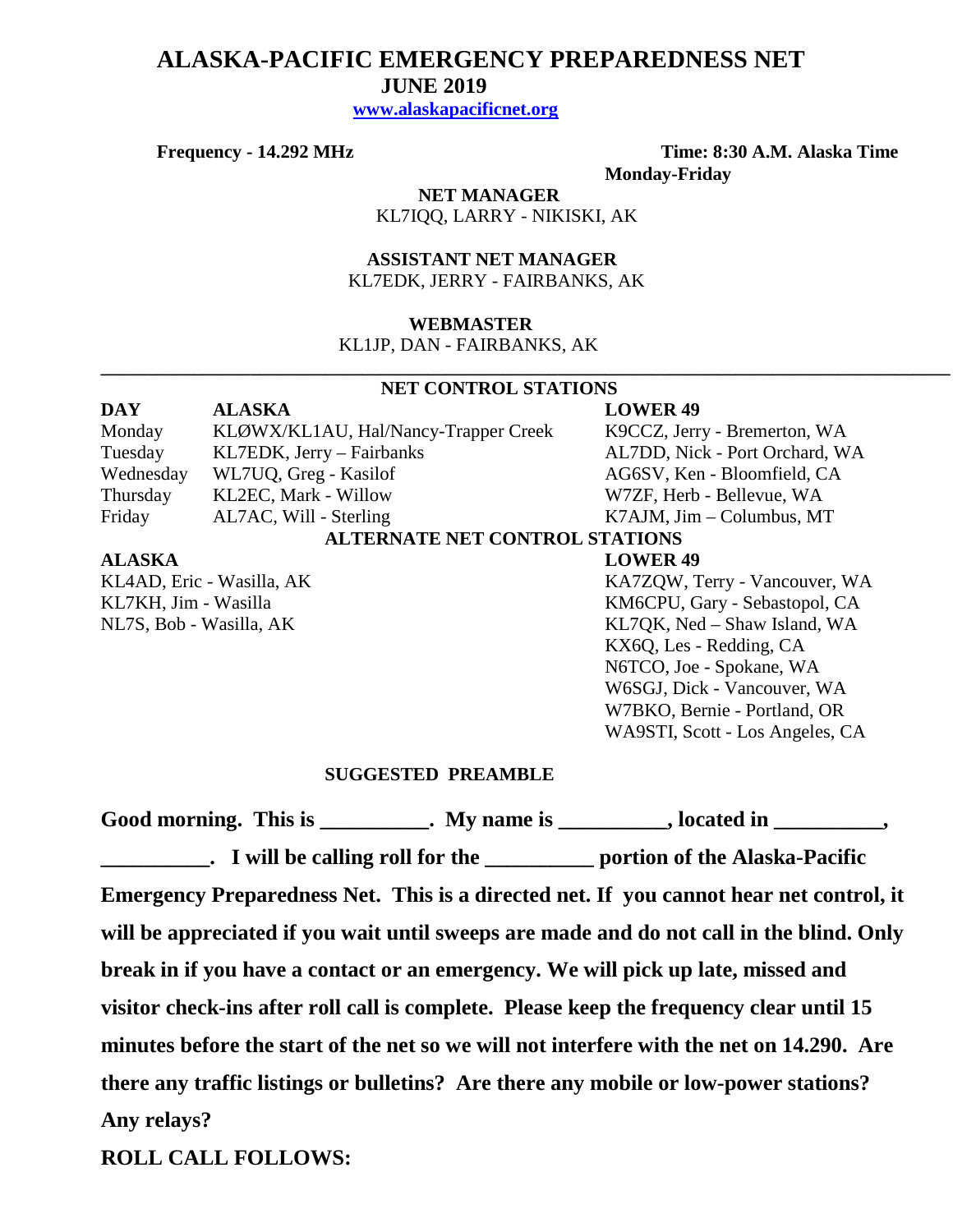| <b>LOWER 49 - JUNE 2019</b> |         | <b>DATE</b>         | <b>DATE</b> | <b>DATE</b> | <b>DATE</b> | <b>DATE</b> | <b>DATE</b> |  |
|-----------------------------|---------|---------------------|-------------|-------------|-------------|-------------|-------------|--|
| KJ6LJK                      | Richard | Angels Camp, CA     |             |             |             |             |             |  |
| N6TEZ                       | Al      | Anza, CA            |             |             |             |             |             |  |
| KL7HM                       | Hugh    | Apache Junction, AZ |             |             |             |             |             |  |
| N7GK                        | Gary    | Ashland, OR         |             |             |             |             |             |  |
| W7ZF                        | Herb    | Bellevue, WA        |             |             |             |             |             |  |
| AG6SV                       | Ken     | Bloomfield, CA      |             |             |             |             |             |  |
| K9CCZ                       | Jerry   | Bremerton, WA       |             |             |             |             |             |  |
| K7AJM                       | Jim     | Columbus, MT        |             |             |             |             |             |  |
| K7OOS                       | Harold  | Coos Bay, OR        |             |             |             |             |             |  |
| W7BBA                       | Jim'    | Cottage Grove, OR   |             |             |             |             |             |  |
| W7RMH                       | Rick    | Everett, WA         |             |             |             |             |             |  |
| W7ADB                       | John    | Federal Way, WA     |             |             |             |             |             |  |
| KA6WAG                      | Robert  | Florence, OR        |             |             |             |             |             |  |
| K7LWF                       | Lyman   | Gig Harbor, WA      |             |             |             |             |             |  |
| N7HRO                       | Dennis  | Hot Springs, SD     |             |             |             |             |             |  |
| AL1R                        | Jim     | Indianola, WA       |             |             |             |             |             |  |
| W7ISP                       | Mike    | Ione, WA            |             |             |             |             |             |  |
| KK7HK                       | Tom     | Lebanon, OR         |             |             |             |             |             |  |
| W7DRT                       | Don     | Longbranch, WA      |             |             |             |             |             |  |
| WA9STI                      | Scott   | Los Angeles, CA     |             |             |             |             |             |  |
| KA7ZEM                      | Jerry   | Mesa, AZ            |             |             |             |             |             |  |

 $\overline{\mathcal{N}}$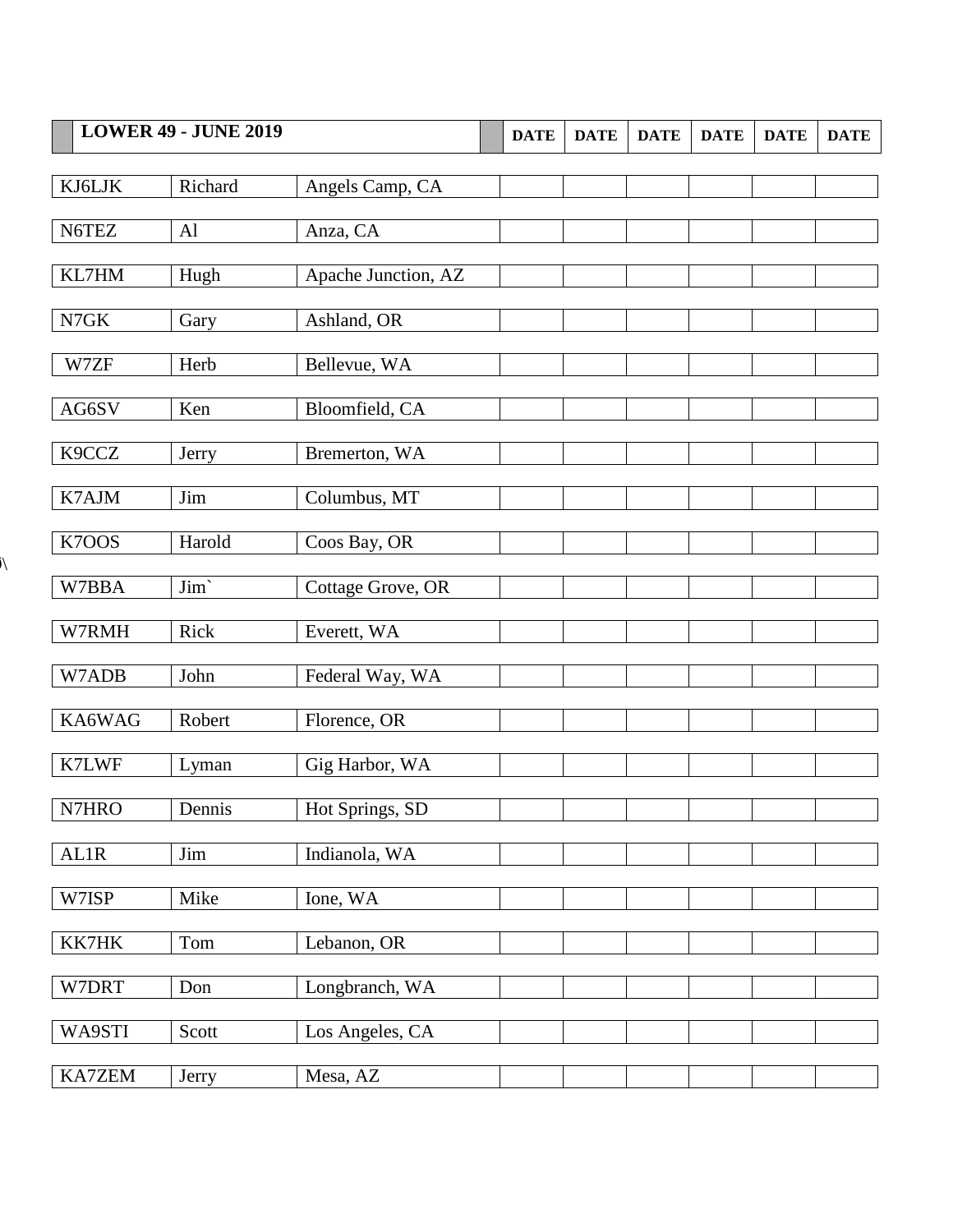| AL7KV         | Phil         | Olympia, WA        |  |  |  |
|---------------|--------------|--------------------|--|--|--|
| KF7RCO        | Roeland      | Phoenix, AZ        |  |  |  |
| K6YBV         | Bob          | Placerville, CA    |  |  |  |
| N7ILZ         | Vern         | Portland, OR       |  |  |  |
| W7BKO         | Bernie       | Portland, OR       |  |  |  |
| AL7DD         | Nick         | Port Orchard, WA   |  |  |  |
| <b>KB7PYF</b> | Charlie      | Poulsbo, WA        |  |  |  |
|               |              |                    |  |  |  |
| <b>NØRYK</b>  | <b>Jack</b>  | Prineville, OR     |  |  |  |
| KX6Q          | Les          | Redding, CA        |  |  |  |
| K7GU          | Karl         | Santa, ID          |  |  |  |
| K7SK          | <b>Steve</b> | Seattle, WA        |  |  |  |
| KM6CPU        | Gary         | Sebastopol, CA     |  |  |  |
| KL7QK         | Ned          | Shaw Island, WA    |  |  |  |
| N6TCO         | Joe          | Spokane, WA        |  |  |  |
| AK7YT         | Glenn        | Stockton, CA       |  |  |  |
| WA6PWP        | <b>Bill</b>  | Stockton, CA       |  |  |  |
| KL7IZH        | <b>Steve</b> | Tonasket, WA       |  |  |  |
| KL7LL         | John         | Valley, WA         |  |  |  |
|               |              |                    |  |  |  |
| KA7ZQW        | Terry        | Vancouver, WA      |  |  |  |
| W6SGJ         | Dick         | Vancouver, WA      |  |  |  |
| W7UMX         | <b>MARS</b>  | Whidbey Island, WA |  |  |  |
| W9JDW         | Jim          | Washington, IN     |  |  |  |
| <b>NØWRS</b>  | Wyatt        | Wray, CO           |  |  |  |
| $\mbox{AL7D}$ | Dave         | Yuma, AZ           |  |  |  |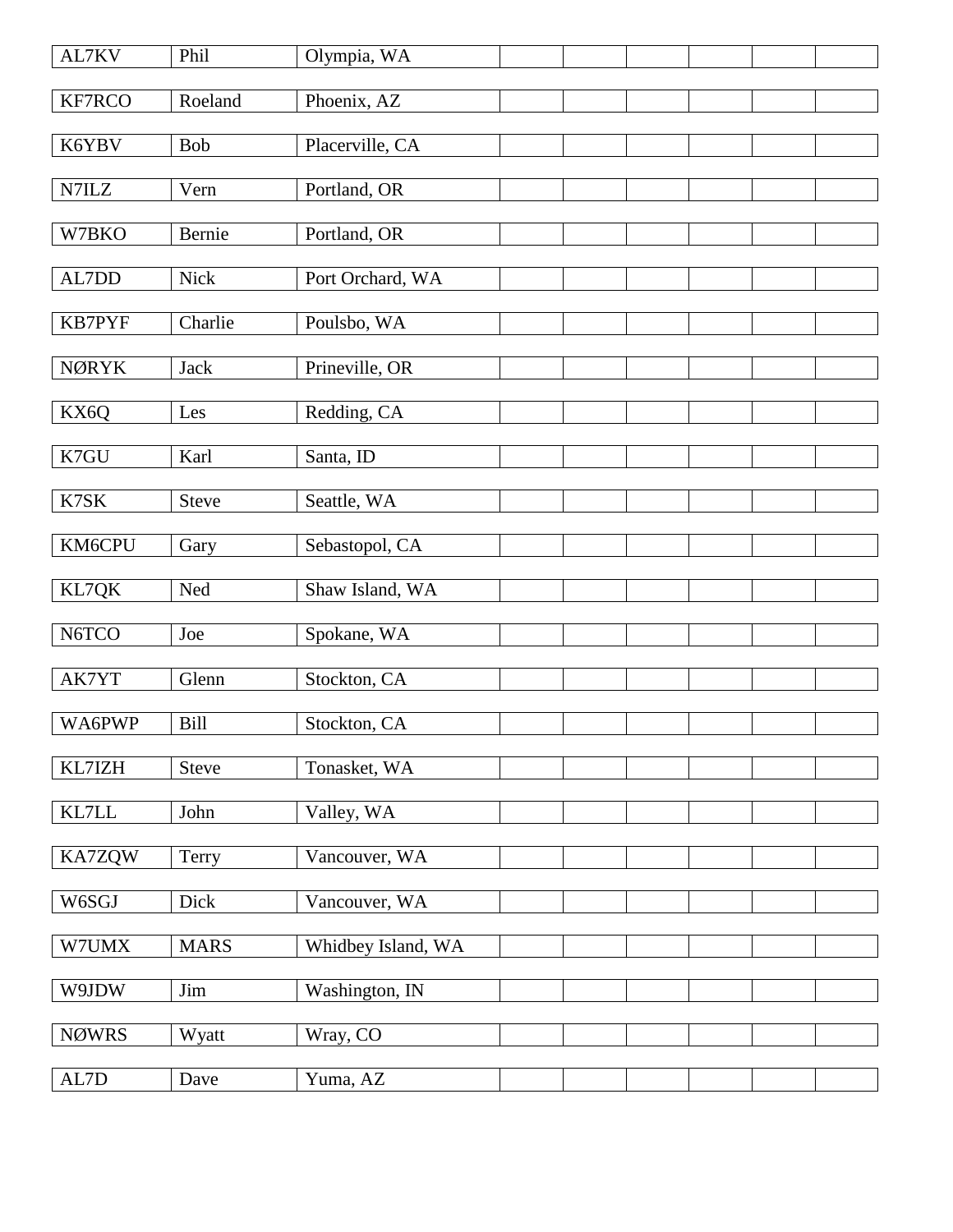| <b>SOUTH-49 TOTAL</b> |  |  |
|-----------------------|--|--|
|-----------------------|--|--|

## **TOTAL CHECK-INS (INCLUDING VISITORS)**

### **TOTAL FORMAL TRAFFIC**

|                | VISITORS - JUNE 2019 - LOWER 49 |                 | <b>DATE</b> | DATE | <b>DATE</b> | <b>DATE</b> | <b>DATE</b> | <b>DATE</b> |
|----------------|---------------------------------|-----------------|-------------|------|-------------|-------------|-------------|-------------|
| <b>STATION</b> | <b>NAME</b>                     | <b>LOCATION</b> |             |      |             |             |             |             |
|                |                                 |                 |             |      |             |             |             |             |
|                |                                 |                 |             |      |             |             |             |             |
|                |                                 |                 |             |      |             |             |             |             |
|                |                                 |                 |             |      |             |             |             |             |
|                |                                 |                 |             |      |             |             |             |             |
|                |                                 |                 |             |      |             |             |             |             |
|                |                                 |                 |             |      |             |             |             |             |
|                |                                 |                 |             |      |             |             |             |             |
|                |                                 |                 |             |      |             |             |             |             |
|                |                                 |                 |             |      |             |             |             |             |
|                |                                 |                 |             |      |             |             |             |             |
|                |                                 |                 |             |      |             |             |             |             |
|                |                                 |                 |             |      |             |             |             |             |
|                |                                 |                 |             |      |             |             |             |             |
|                |                                 |                 |             |      |             |             |             |             |
|                |                                 |                 |             |      |             |             |             |             |
|                |                                 |                 |             |      |             |             |             |             |
|                |                                 |                 |             |      |             |             |             |             |
|                |                                 |                 |             |      |             |             |             |             |
|                |                                 |                 |             |      |             |             |             |             |
|                |                                 |                 |             |      |             |             |             |             |
|                |                                 |                 |             |      |             |             |             |             |
|                |                                 |                 |             |      |             |             |             |             |
|                |                                 |                 |             |      |             |             |             |             |
|                |                                 |                 |             |      |             |             |             |             |
|                |                                 |                 |             |      |             |             |             |             |
|                |                                 |                 |             |      |             |             |             |             |
|                |                                 |                 |             |      |             |             |             |             |
|                |                                 |                 |             |      |             |             |             |             |
|                |                                 |                 |             |      |             |             |             |             |
|                |                                 |                 |             |      |             |             |             |             |
|                |                                 |                 |             |      |             |             |             |             |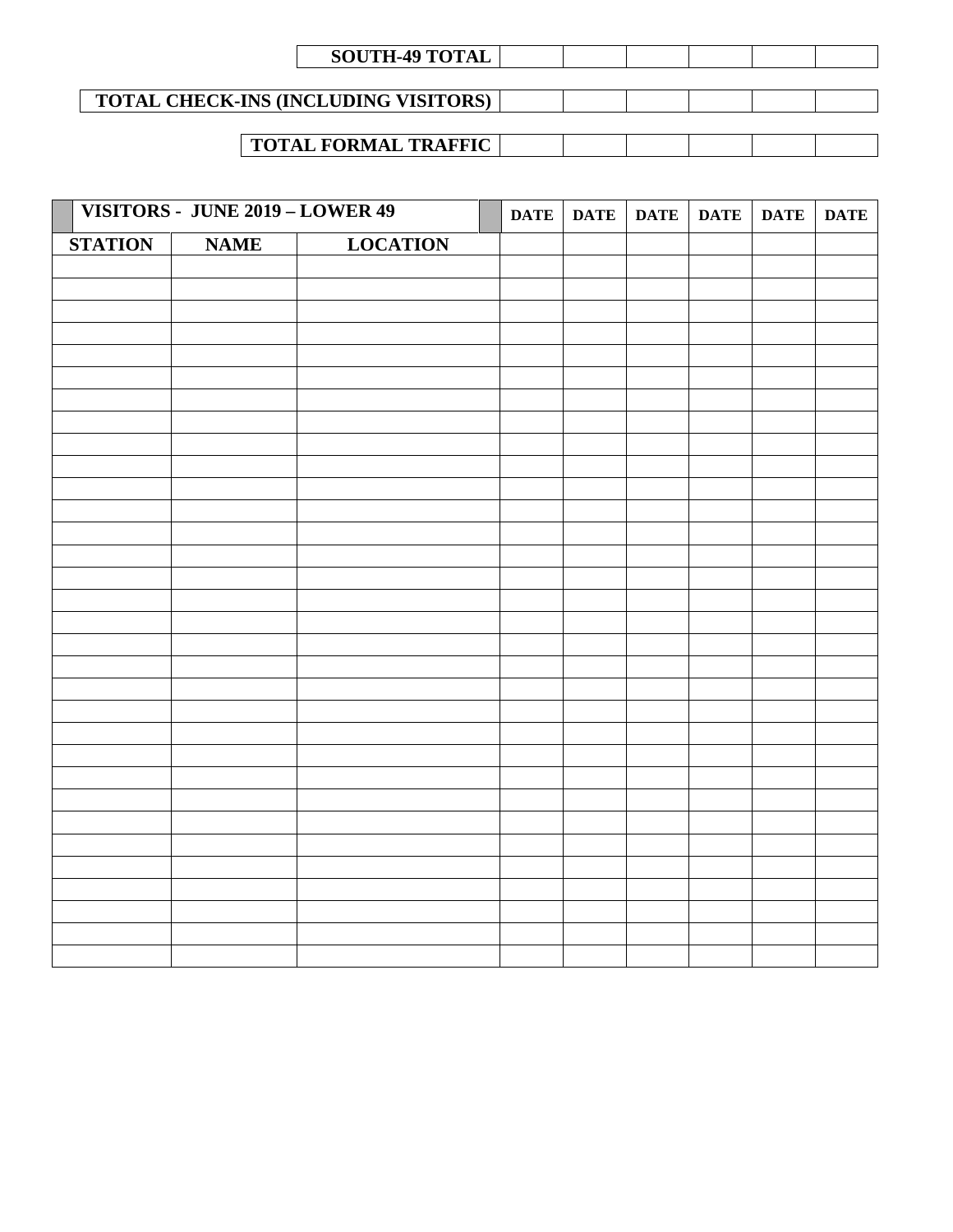|                | <b>ALASKA - JUNE 2019</b> |                     | <b>DATE</b> | <b>DATE</b> | <b>DATE</b> | <b>DATE</b> | <b>DATE</b> | <b>DATE</b> |
|----------------|---------------------------|---------------------|-------------|-------------|-------------|-------------|-------------|-------------|
| <b>STATION</b> | <b>NAME</b>               | <b>LOCATION</b>     |             |             |             |             |             |             |
|                |                           |                     |             |             |             |             |             |             |
| KL7ICB         | John                      | Anchorage, AK       |             |             |             |             |             |             |
| KL7QZ          | John                      | Anchorage, AK       |             |             |             |             |             |             |
|                |                           |                     |             |             |             |             |             |             |
| KL7YK          | Ron                       | Anchorage, AK       |             |             |             |             |             |             |
|                |                           |                     |             |             |             |             |             |             |
| KL2EC          | Mark                      | Caswell Lakes, AK   |             |             |             |             |             |             |
| KL2GS          | Mac                       | Central, AK         |             |             |             |             |             |             |
|                |                           |                     |             |             |             |             |             |             |
| <b>ALØU</b>    | Art                       | Council, AK         |             |             |             |             |             |             |
|                |                           |                     |             |             |             |             |             |             |
| KLØHI          | Claudia                   | Council, AK         |             |             |             |             |             |             |
| VE6NL          | Neal                      | Empress, AB         |             |             |             |             |             |             |
|                |                           |                     |             |             |             |             |             |             |
| AL7AQ          | <b>Bruce</b>              | Excursion Inlet, AK |             |             |             |             |             |             |
| KL7WJ          | Debbie                    | Excursion Inlet, AK |             |             |             |             |             |             |
| KG5MIO         | Nick                      |                     |             |             |             |             |             |             |
|                |                           | Fairbanks, AK       |             |             |             |             |             |             |
| KL7EBF         | <b>Bob</b>                | Fairbanks, AK       |             |             |             |             |             |             |
|                |                           |                     |             |             |             |             |             |             |
| <b>KL7FQQ</b>  | Rose                      | Fairbanks, AK       |             |             |             |             |             |             |
| AL7Y           | Scott                     | Fairbanks, AK       |             |             |             |             |             |             |
|                |                           |                     |             |             |             |             |             |             |
| KL7EDK         | Jerry                     | Fairbanks, AK       |             |             |             |             |             |             |
|                |                           |                     |             |             |             |             |             |             |
| WL7GX          | Jerry                     | Fairbanks, AK       |             |             |             |             |             |             |
| KL2PM          | Rick                      | Glacier View, AK    |             |             |             |             |             |             |
|                |                           |                     |             |             |             |             |             |             |
| KL2UH          | Ernie                     | Gustavus, AK        |             |             |             |             |             |             |
|                |                           |                     |             |             |             |             |             |             |
| KL7YXF         | Lynn                      | Haines, AK          |             |             |             |             |             |             |
| NL7WK          | Tom                       | Homer, AK           |             |             |             |             |             |             |
| WL7FH          | Debbie                    | Homer, AK           |             |             |             |             |             |             |
|                |                           |                     |             |             |             |             |             |             |
| AL5G           | Robert                    | Juneau, AK          |             |             |             |             |             |             |
|                |                           |                     |             |             |             |             |             |             |
| <b>KLØQZ</b>   | Glenn                     | Juneau, AK          |             |             |             |             |             |             |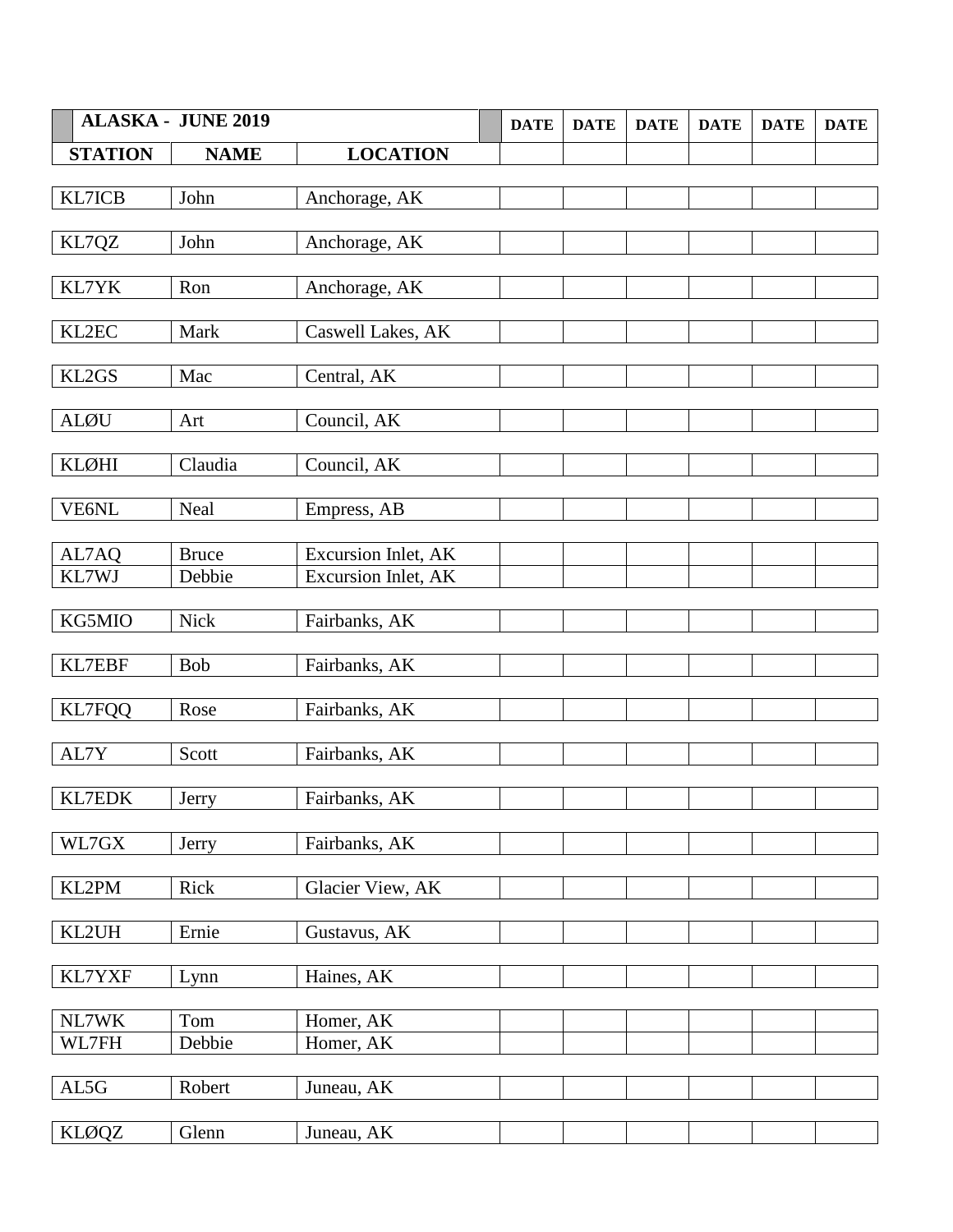| KL7JJB        | Delores       | Juneau, AK               |  |  |  |
|---------------|---------------|--------------------------|--|--|--|
| KL7HFI        | Jerry         | Juneau, AK               |  |  |  |
|               |               |                          |  |  |  |
| KL7 IWC       | Larry         | Juneau, AK               |  |  |  |
| KL7IYD        | Jim           | Juneau, AK               |  |  |  |
|               |               |                          |  |  |  |
| NL3A          | <b>Bill</b>   | Juneau, AK               |  |  |  |
| WL7BKA        | Dave          | Juneau, AK               |  |  |  |
|               |               |                          |  |  |  |
| WL7UQ         | Greg          | Kasilof, AK              |  |  |  |
| WL7UR         | Karen         | Kasilof, AK              |  |  |  |
| <b>KL4CA</b>  | Saunya        | Ketchikan, AK            |  |  |  |
| <b>KL4CB</b>  | Allen         | Ketchikan, AK            |  |  |  |
|               |               |                          |  |  |  |
| KL7GIH        | Chris         | Ketchikan, AK            |  |  |  |
|               |               |                          |  |  |  |
| KL7NC         | <b>Bob</b>    | Ketchikan, AK            |  |  |  |
| NL7LL         | Gary          | Ketchikan, AK            |  |  |  |
|               |               |                          |  |  |  |
| WL7AUV        | Leroy         | Ketchikan, AK            |  |  |  |
| VE7EFF        | Jeff          | Kelowna, BC              |  |  |  |
|               |               |                          |  |  |  |
| <b>NØSUB</b>  | Don           | Montana Creek, AK        |  |  |  |
|               |               |                          |  |  |  |
| AL7LW         | Larry         | Nikiski, AK              |  |  |  |
| AL7LX         | <b>Brenda</b> | Nikiski, AK              |  |  |  |
|               |               |                          |  |  |  |
| KL7IQQ        | Larry         | Nikiski, AK              |  |  |  |
| KL7JHR        | Dennis        | Ninilchik, AK            |  |  |  |
| KL7KL         | Martha        | Ninilchik, AK            |  |  |  |
|               |               |                          |  |  |  |
| KL7JFT        | Don           | Palmer, AK               |  |  |  |
| KL2FA         | Carol         | Palmer, AK               |  |  |  |
|               |               |                          |  |  |  |
| N7FXX         | Claude        | Palmer, AK               |  |  |  |
|               |               |                          |  |  |  |
| WL7UL         | John          | Peters Creek, AK         |  |  |  |
|               |               |                          |  |  |  |
| <b>KE7FXM</b> | Jimmy         | Prince of Wales Isl., AK |  |  |  |
|               |               |                          |  |  |  |
| AL6G          | Mike          | Sitka, AK                |  |  |  |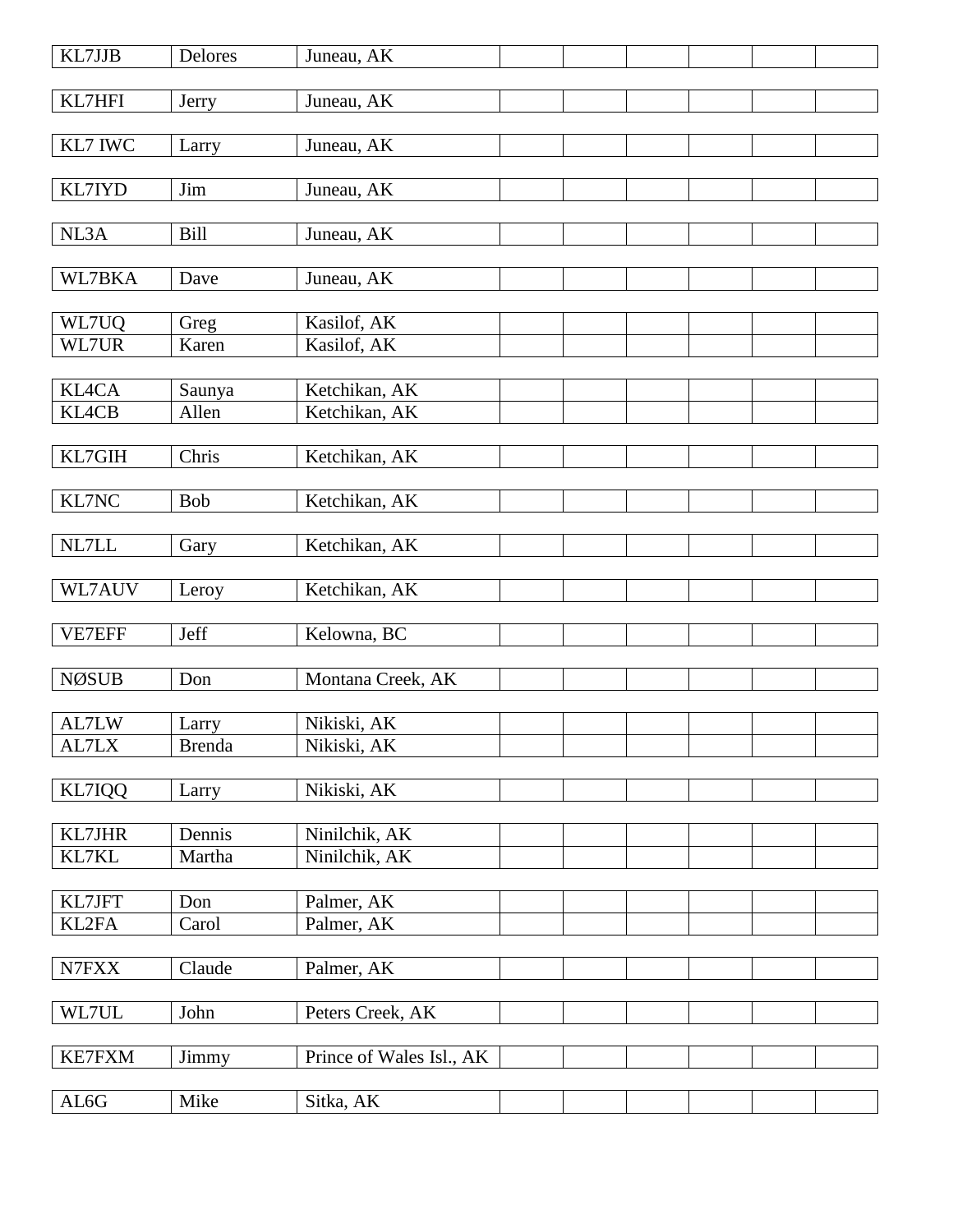| <b>KL7AN</b>      | Van                   | Soldotna, AK             |  |  |  |
|-------------------|-----------------------|--------------------------|--|--|--|
|                   |                       |                          |  |  |  |
| <b>WA1FVJ</b>     | $\operatorname{Ed}$   | Soldotna, AK             |  |  |  |
|                   |                       |                          |  |  |  |
| AL7AC             | Will                  | Sterling, AK             |  |  |  |
|                   |                       |                          |  |  |  |
| KL3CV             | Tim                   | Sterling, AK             |  |  |  |
|                   |                       |                          |  |  |  |
| WL7UP             | Ward                  | Sterling, AK             |  |  |  |
|                   |                       |                          |  |  |  |
| KL7ST             | Stanton               | Tok, AK                  |  |  |  |
|                   |                       |                          |  |  |  |
| <b>KLØWX</b>      | Hal                   | Trapper Creek, AK        |  |  |  |
| <b>KL1AU</b>      | Nancy                 | Trapper Creek, AK        |  |  |  |
| AL <sub>4</sub> O |                       |                          |  |  |  |
| KL3SG             | Larry<br>Dee          | Valdez, AK<br>Valdez, AK |  |  |  |
|                   |                       |                          |  |  |  |
| <b>KL1IO</b>      | Jim                   | Valdez, AK               |  |  |  |
|                   |                       |                          |  |  |  |
| WL7N              | Mark                  | Ward Cove, AK            |  |  |  |
|                   |                       |                          |  |  |  |
| <b>KL1VQ</b>      | <b>Bob</b>            | Wasilla, AK              |  |  |  |
| KL2NK             | Tena                  | Wasilla, AK              |  |  |  |
|                   |                       |                          |  |  |  |
| <b>KL4AD</b>      | Eric                  | Wasilla, AK              |  |  |  |
|                   |                       |                          |  |  |  |
| <b>KL7ILA</b>     | Mike                  | Wasilla, AK              |  |  |  |
| <b>KL7IRE</b>     | Zanna                 | Wasilla, AK              |  |  |  |
|                   |                       |                          |  |  |  |
| KL7KH             | $\mathop{\text{Jim}}$ | Wasilla, AK              |  |  |  |
|                   |                       |                          |  |  |  |
| NL7S              | Bob                   | Wasilla, AK              |  |  |  |
| N7MVR             | Paul                  |                          |  |  |  |
|                   |                       | Willow, AK               |  |  |  |
| <b>KL7HRN</b>     | Ed                    | Wolf Lake, AK            |  |  |  |
|                   |                       |                          |  |  |  |
| NL7QT             | Don                   | Wrangell Island, AK      |  |  |  |
| <b>KLØVW</b>      | Bonnie                | Wrangell Island, AK      |  |  |  |
|                   |                       |                          |  |  |  |

| <b>ALASKA TOTAL</b><br><b>TOTAL CHECK-INS (INCLUDING VISITORS)</b> | <b>TOTAL FORMAL TRAFFIC</b> |  |  |
|--------------------------------------------------------------------|-----------------------------|--|--|